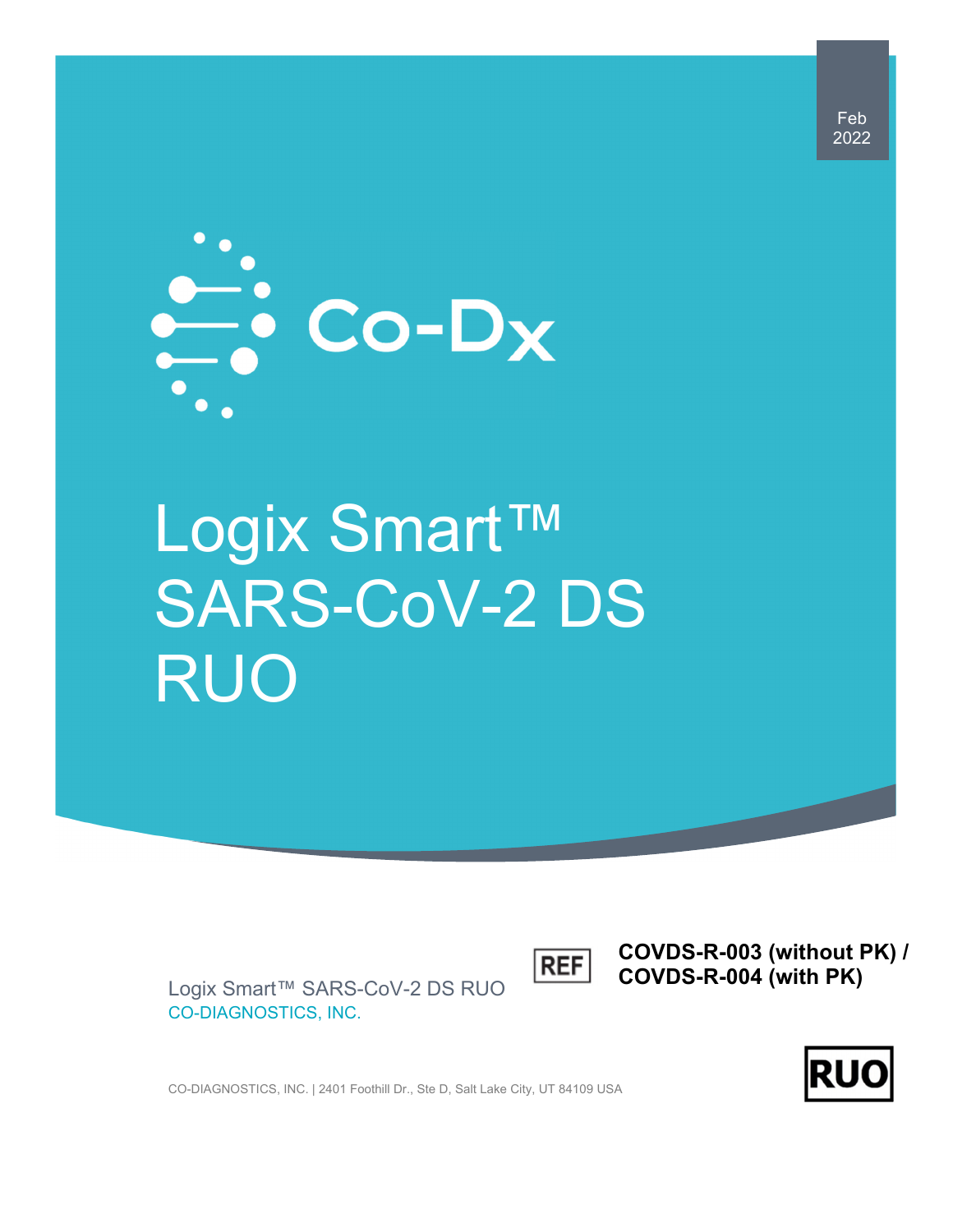

## **Table of Contents**

| $\mathbf{1}$ |  |  |
|--------------|--|--|
| 2            |  |  |
| 3            |  |  |
| 4            |  |  |
| 5            |  |  |
| 6            |  |  |
| 7            |  |  |
| 8            |  |  |
| 8.1          |  |  |
| 8.2          |  |  |
| 9            |  |  |
| 10           |  |  |
| 10.1         |  |  |
| 10.2         |  |  |
| 11           |  |  |
| 11.1         |  |  |
| 11.2         |  |  |
| 12           |  |  |
| 12.1         |  |  |
| 13           |  |  |
| 13.1         |  |  |
| 13.2         |  |  |
| 13.3         |  |  |
| 14           |  |  |
| 15           |  |  |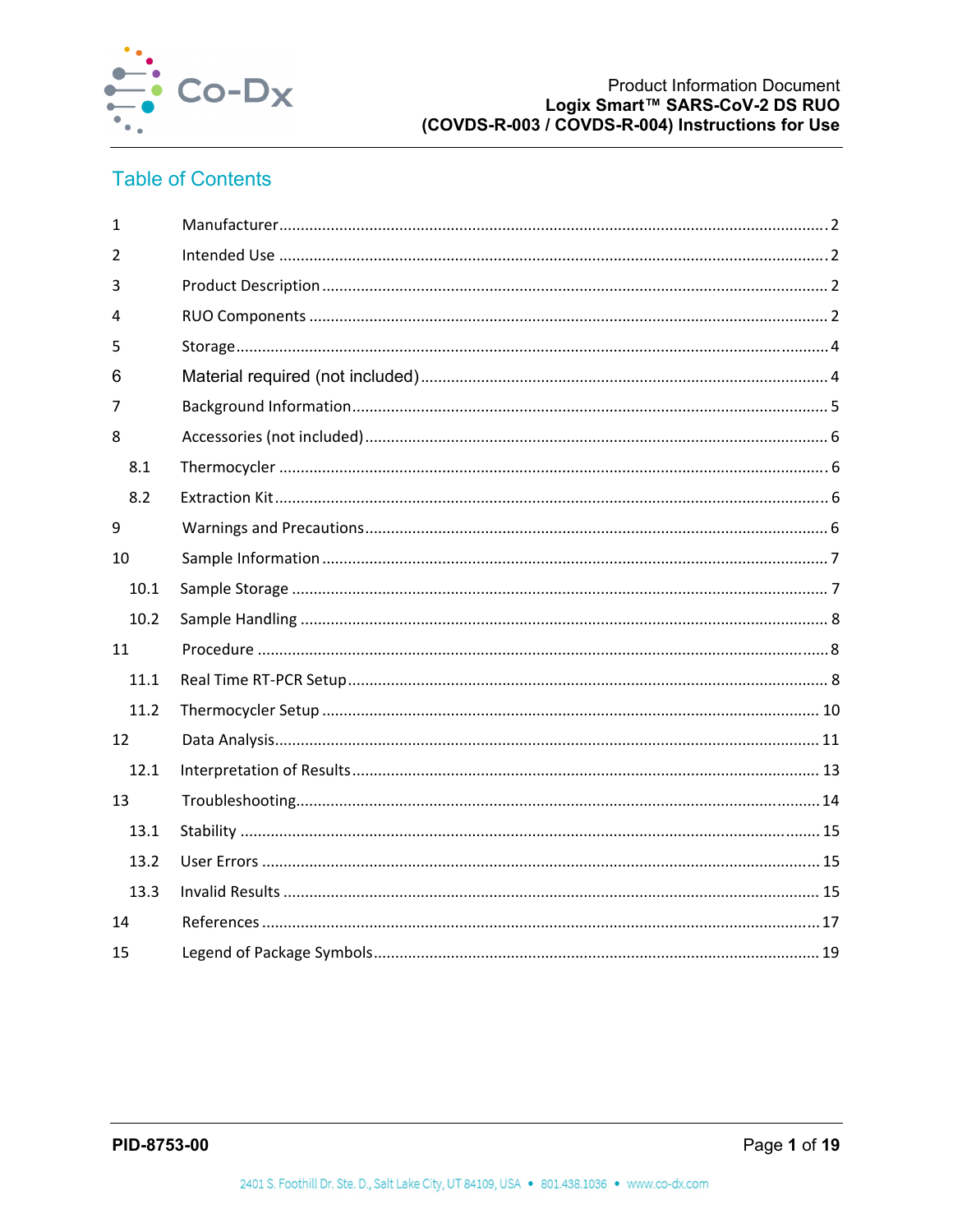

#### **1 MANUFACTURER**



Co-Diagnostics, Inc. 2401 S Foothill Dr. Ste D Salt Lake City, UT 84109



Phone: +1 (801) 438-1036 Email: info@co-dx.com Website: www.co-dx.com

#### **2 INTENDED USE**

The **Logix Smart™ SARS-CoV-2 DS** RUO is a real-time multiplex RT-PCR test, using a proprietary primer technology called CoPrimers™, intended for the detection of nucleic acid from SARS-CoV-2, targeting the *RdRp* and *E* genes, in saliva. **For research use only. Not for use in diagnostic procedures.**

Results are for the identification of SARS-CoV-2 RNA. Positive results are indicative of the presence of SARS-CoV-2 RNA.

The **Logix Smart SARS-CoV-2 DS** RUO is intended for use by qualified and trained laboratory personnel specifically instructed and trained in the techniques of real-time PCR.

## **3 PRODUCT DESCRIPTION**

The **Logix Smart SARS-CoV-2 DS** RUO is a real-time reverse transcription polymerase chain reaction (rRT-PCR) multiplex test utilizing Co-Diagnostics' patented CoPrimer technology (Satterfield B. , 2014) (Poritz & Ririe, 2014). The two sets of CoPrimers are designed to detect RNA from SARS-CoV-2 in saliva. This test uses a sample processing technique that eliminates the use of the nucleic acid extraction/purification process.

#### **4 RUO COMPONENTS**

Each **Logix Smart SARS-CoV-2 DS** RUO contains the following components:

- $\triangleright$  Ready-to-use master mix, complete with RNaseP internal positive control to verify sample quality
- $\triangleright$  Positive Control (PC), to verify the performance of the master mix
- $\triangleright$  Nuclease-Free Water as a negative control, to verify the master mix is free of contamination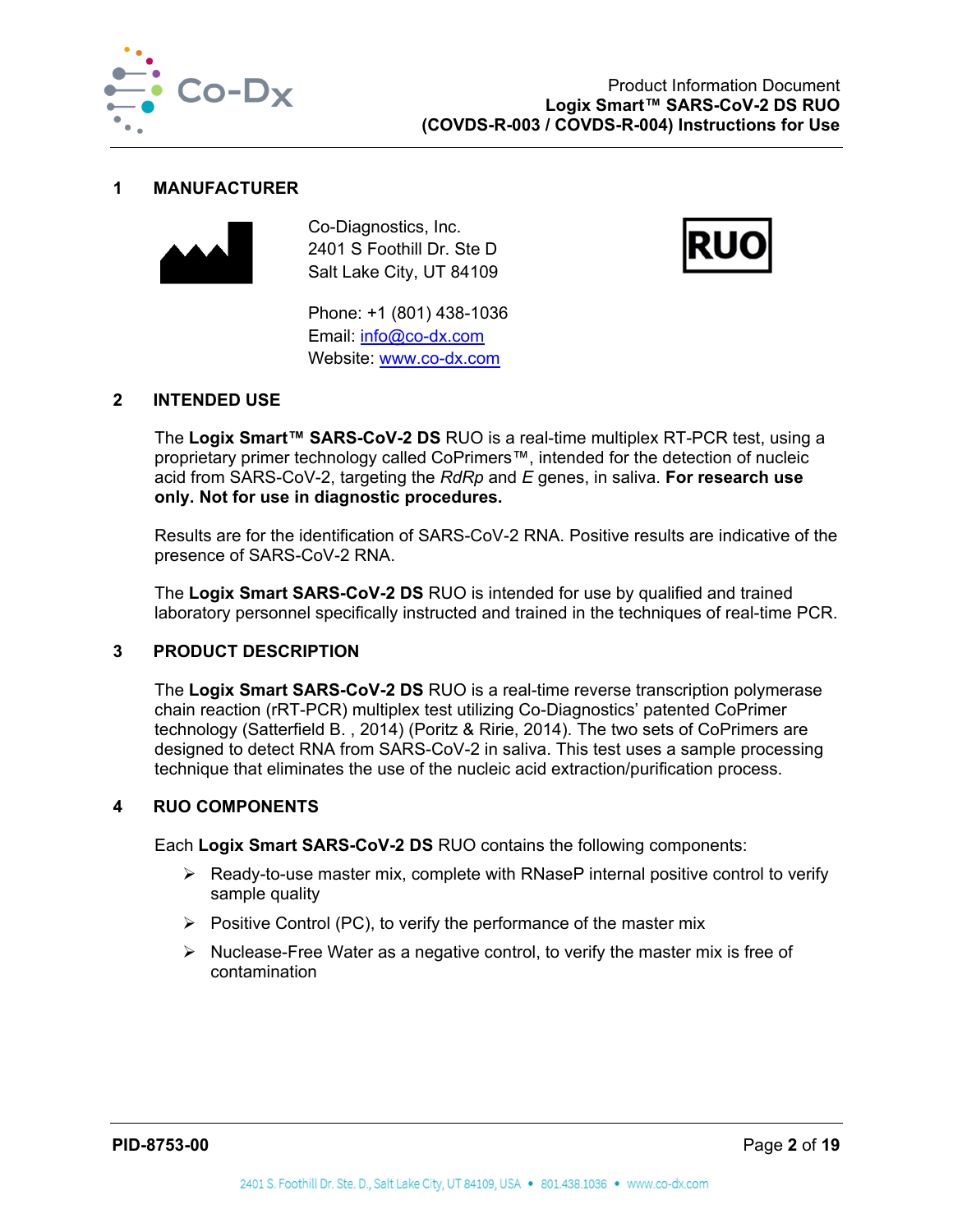

See Table 1 for components included in the Logix Smart SARS-CoV-2 DS without PK and Table **2** for components include in the Logix Smart SARS-CoV-2 DS with PK.

## **Table 1**

*Components\* Included in the Logix Smart SARS-CoV-2 DS without PK (COVDS-R-003)* 

| <b>Cap</b><br><b>Color</b> | <b>Component</b>                                        | <b>Symbol</b> | <b>Individual</b><br>Catalog<br><b>Number</b> | <b>Description</b>                                                            | <b>Amount</b>                                                     |
|----------------------------|---------------------------------------------------------|---------------|-----------------------------------------------|-------------------------------------------------------------------------------|-------------------------------------------------------------------|
| <b>Brown</b>               | Logix Smart<br>SARS-CoV-2 DS<br>Master Mix              | MМ            | COVDS-MM-<br>003                              | Proprietary<br>blend of SARS-<br>$CoV-2$<br>CoPrimers™<br>and PCR<br>reagents | 1×1000 µL (100<br>reactions) or 1×25000 µL<br>$(2,500$ reactions) |
| <b>Red</b>                 | Logix Smart<br>SARS-CoV-2 DS<br><b>Positive Control</b> | PC            | COVDS-PC-003                                  | Proprietary<br>blend of SARS-<br>CoV-2 synthetic<br>templates                 | 1×1000 µL (100<br>reactions) or 1×25000 µL<br>$(2,500$ reactions) |
| <b>Clear</b>               | <b>Nuclease Free</b><br>Water                           | NTC           | <b>GEN-NF-001</b>                             | Water free of<br>DNase/RNase<br>activity                                      | 1×1000 µL (100<br>reactions) or 1×25000 µL<br>$(2,500$ reactions) |

\*Components are not sold separately.

## **Table 2**

*Components\* of Logix Smart SARS-CoV-2 DS with PK (COVDS-K-004)* 

| <b>Cap</b><br><b>Color</b> | <b>Component</b>                                  | <b>Symbol</b> | <b>Individual Catalog</b><br><b>Number</b> | <b>Description</b>                                                                           | <b>Amount</b>                                                            |
|----------------------------|---------------------------------------------------|---------------|--------------------------------------------|----------------------------------------------------------------------------------------------|--------------------------------------------------------------------------|
| <b>Brown</b>               | Logix Smart SARS-<br>CoV-2 DS Master<br>Mix       | MМ            | COVDS-MM-004                               | Proprietary blend<br>of SARS-CoV-2<br>CoPrimers and<br>PCR reagents                          | $1 \times 1000$ µL (100 reactions)<br>or 1×25000 µL (2,500<br>reactions) |
| <b>Red</b>                 | Logix Smart SARS-<br>CoV-2 DS Positive<br>Control | PC            | COVDS-PC-004                               | Proprietary blend<br>of SARS-CoV-<br>2 and Human<br>RNaseP synthetic reactions)<br>templates | $1 \times 1000$ µL (100 reactions)<br>or 1×25000 µL (2,500               |
| <b>Clear</b>               | Nuclease Free<br>Water                            | NTC           | GEN-NF-001                                 | Water free of<br>DNase/RNase<br>activity                                                     | $1 \times 1000$ µL (100 reactions)<br>or 1×25000 µL (2,500<br>reactions) |
| <b>Purple</b>              | Sample processing<br>Solution                     | <b>SPS</b>    | SPS-DSR01                                  | Solution of<br>Proteinase K                                                                  | $1 \times 300$ µL (100 reactions)<br>or 1×7500 µL (2,500<br>reactions)   |

\*Components are not sold separately.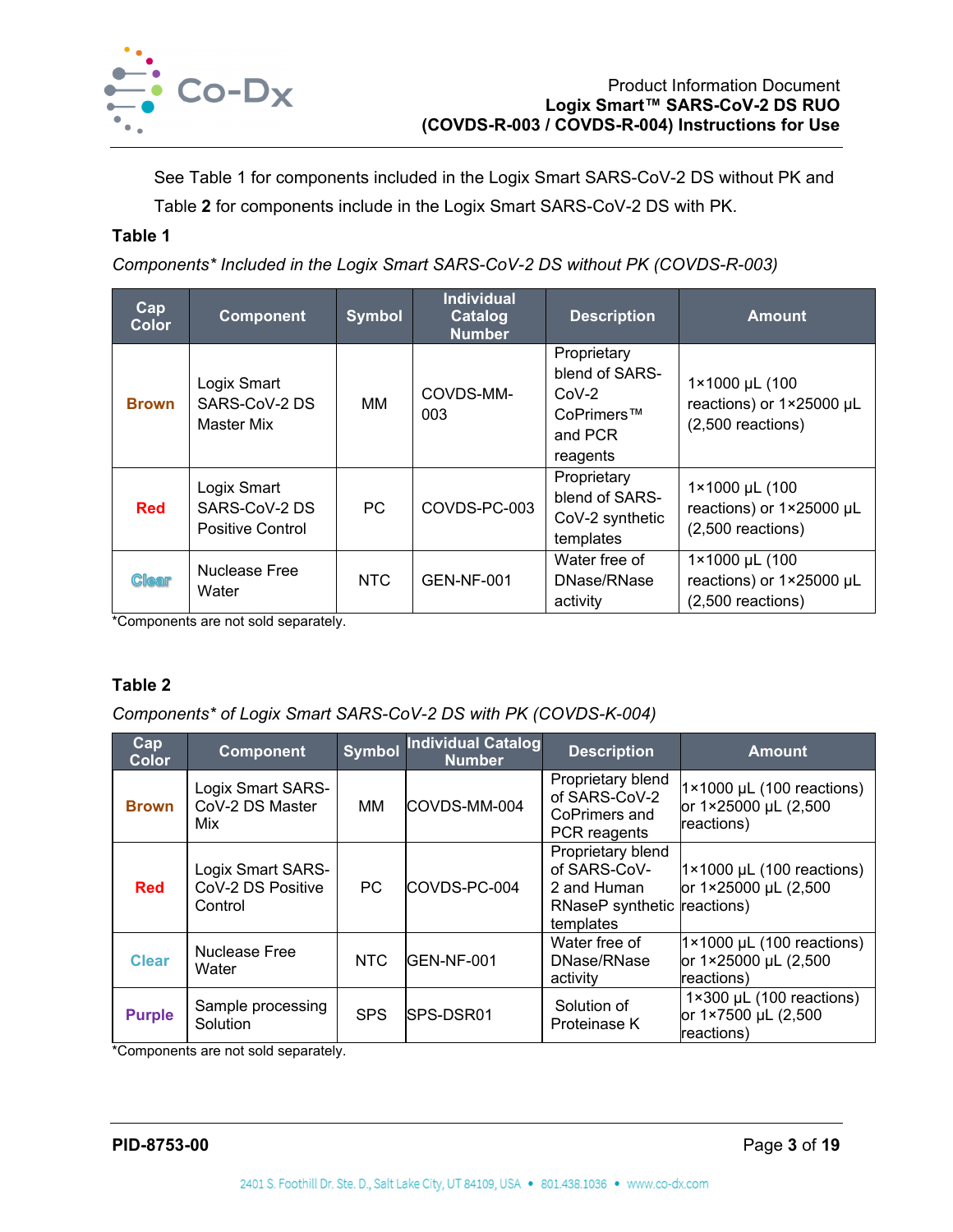

## **5 STORAGE**

Note the following during storage and handling:

- $\triangleright$  If one or more of the components are not frozen upon receipt or are compromised during shipment, contact your distributor. The **Logix Smart SARS-CoV-2 DS** RUO test is shipped on dry ice and the components should arrive frozen.
- Store all components immediately at -40 $^{\circ}$ C to -16 $^{\circ}$ C to prevent degradation of reagents.
- Always work with each **Logix Smart SARS-CoV-2 DS** RUO component on ice. Make aliquots, if necessary, to avoid 10 or more freeze/thaw cycles.
- $\triangleright$  If you work in an area prone to power outages, it is recommended to have a backup generator for your freezer as well as a temperature data log to ensure that the **Logix Smart SARS-CoV-2 DS** RUO test remains frozen.
- Store the Sample Processing Solution, containing Proteinase K, at -40 $^{\circ}$ C to -16 $^{\circ}$ C. It does not freeze at this temperature range but maintains its liquid state.
- $\triangleright$  Stability data for the product is currently being collected, results will be published, and new Instructions for Use updated will reflect the stability conditions.

Specimens known to be, or suspected of, containing SARS-CoV-2 that require shipment by air should be shipped on dry ice as a Biological Substance Category B, UN3373. International regulations, as described in the WHO *Guidance on Regulations for the Transport of Infectious Substances 2015-2016,* should be followed (CDC, 2020). If ground transportation is needed, the specimen should be shipped frozen overnight with enough ice to keep it frozen throughout transit. After the collection of the sample and transfer to the lab, the sample will receive an entry into the laboratory system.

#### **6 MATERIAL REQUIRED (NOT INCLUDED)**

Consumables required but not provided include the following:

- $\triangleright$  Disposable, powder-free gloves and lab coats
- $\triangleright$  Disposable pipette tips with filters
- $\triangleright$  A solution of 10% bleach or other appropriate cleaning solution that degrades nucleic acids
- $\triangleright$  PCR plates or strip tubes for the thermocycler

The sample processing reagents compatible for use with the Logix Smart SARS-CoV-2 DS RUO are displayed in Table 3. Sample Processing Solution (Co-Diagnostics, Inc., SPS-DSR01) is only provided with the COVDS-K-004 test.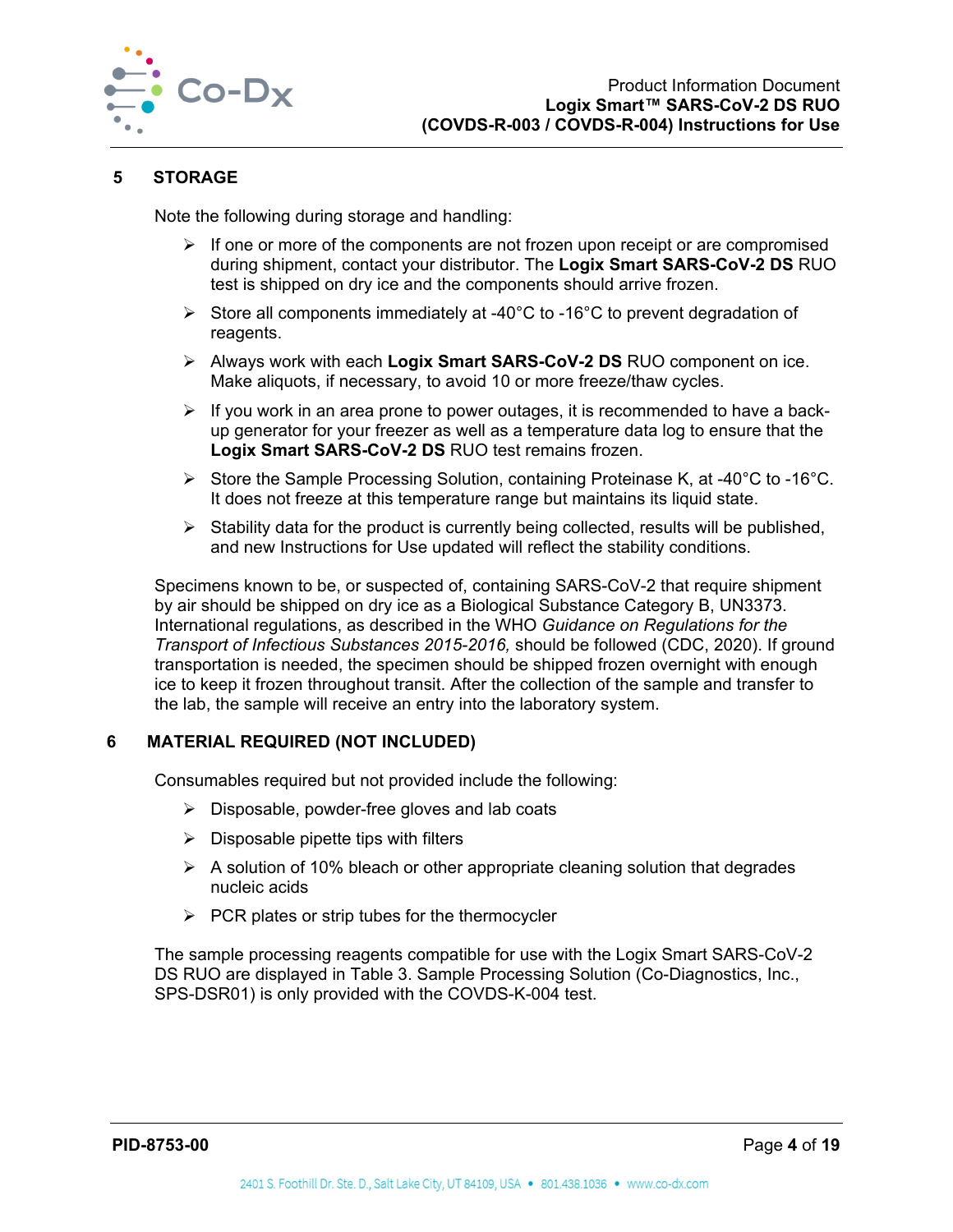

## **Table 3**

*Sample Processing Reagents Compatible with but Not Included with the Test* 

| <b>Sample Treatment Reagent</b>                    | <b>Manufacturer</b>      | Catalog # | <b>Volume Added to</b><br><b>Sample</b> |
|----------------------------------------------------|--------------------------|-----------|-----------------------------------------|
| <b>Sample Processing Solution</b>                  | Co-Diagnostics           | SPS-DSR01 | $2.5 \mu L$                             |
| MagMAX <sup>™</sup> Viral/Pathogen<br>Proteinase K | Thermo Fisher Scientific | A42363    | $2.5$ µL                                |

Equipment that is required but not provided includes the following:

- $\triangleright$  Several micropipettes capable of pipetting volumes from 5 µL to 1000 µL
- $\triangleright$  A cold block or ice
- $\triangleright$  A vortex and centrifuge
- $\triangleright$  A Class II Biosafety cabinet, ideally in a BSL-2 containment facility, for sample processing
- $\triangleright$  A heat block capable of reaching 95°C
- $\triangleright$  A PCR workstation, for master mix plating and setup
- $\triangleright$  A thermocycler (See Table 4)

#### **Table 4**

*Thermocyclers Compatible with but Not Included with the Test* 

| <b>Thermocycler Machine</b>                             | Catalog<br><b>Number</b> | <b>Manufacturer</b>                                     | <b>Number of</b><br>wells |
|---------------------------------------------------------|--------------------------|---------------------------------------------------------|---------------------------|
| CoDx Box Cycler                                         | CODX-BOX-001             | Co-Diagnostics, Inc.                                    | 48                        |
| Mic qPCR Cycler                                         | $MIC-4$                  | <b>BMS, Bio Molecular Systems</b>                       | 48                        |
| QuantStudio™ 5 Real-Time PCR<br>System                  | A34322                   | Applied Biosystems (Thermo<br>Fisher Scientific)        | 96                        |
| CFX 96 Touch Real-Time PCR<br><b>Detection System</b>   | 1855195                  | Bio-Rad                                                 | 96                        |
| Applied Biosystems 7500 Fast DX<br>Real-Time Instrument | 4406984                  | <b>Thermo Fisher Scientific</b><br>(Applied Biosystems) | 96                        |

## **7 BACKGROUND INFORMATION**

Coronavirus (2019-nCoV) was initially reported to WHO on December 31, 2019, as an outbreak in Wuhan City, Hubei Province, China of pneumonia of unknown etiology. Thousands of human infections were confirmed in that region, resulting in exported cases worldwide. Cases involved severe illness to death. Based on this worldwide spread of the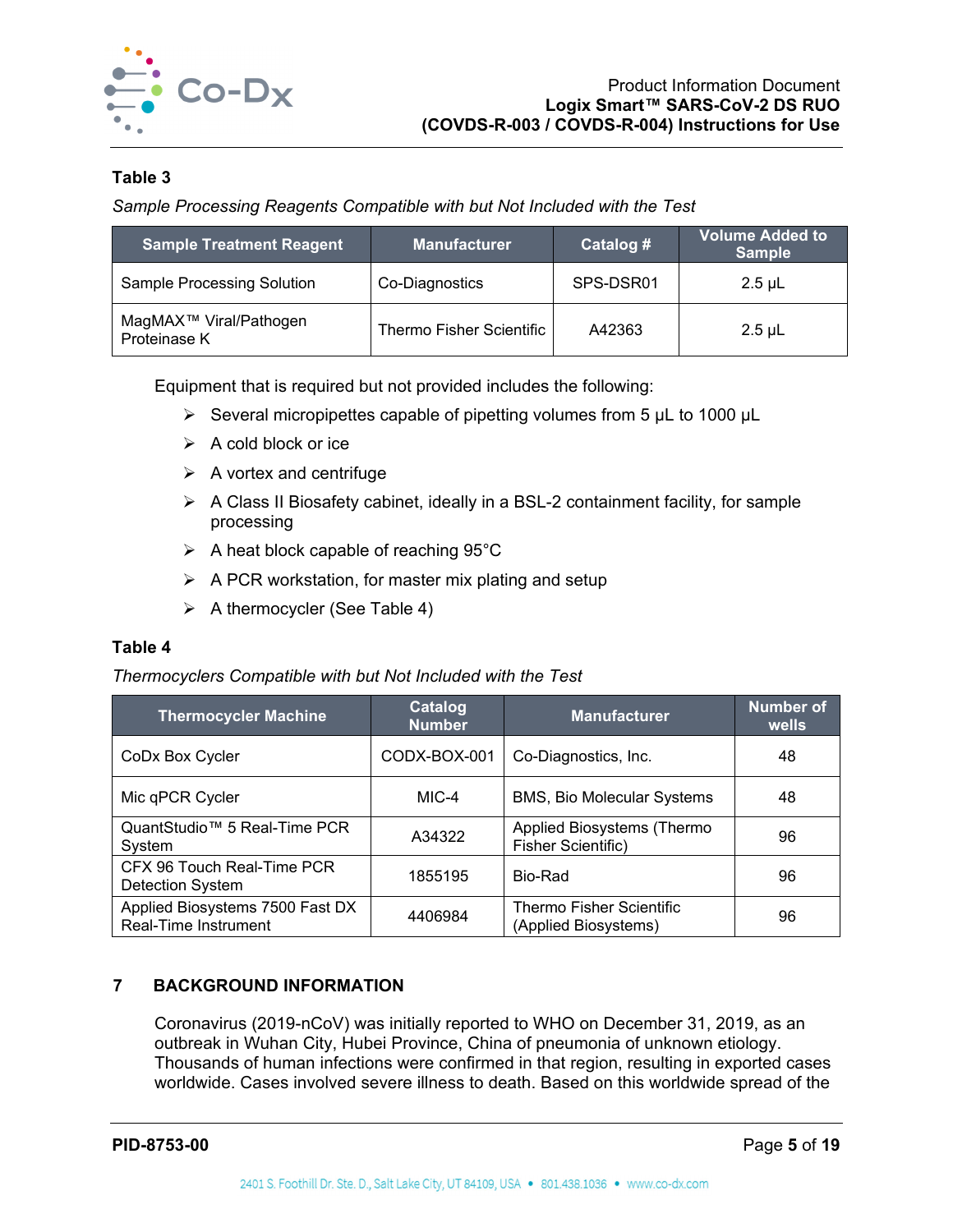

contagion, countries and the WHO called for diagnostic testing to identify, detect and diagnose coronavirus (2019-nCoV) and its emerging variants.

## **8 ACCESSORIES (NOT INCLUDED)**

## **8.1 Thermocycler**

Co-Diagnostics, Inc. can either directly or through reagent rental programs provide the CoDx Box™ thermocycler machines (manufactured for Co-Diagnostics, Inc. by Bio Molecular Systems). Logix Smart SARS-CoV-2 DS RUO can also be used in other real-time PCR systems as long as the parameters to run the test are set as established in the Logix Smart SARS-CoV-2 DS RUO. The CoDx Box thermocycler is recommended due to its ease of use, small size, durability, and fast report generation. The CoDx Box thermocycler software was developed by Bio Molecular Systems solely for Co-Diagnostics, Inc., and it has been verified for use with Co-Diagnostics, Inc. real-time PCR products, simplifying result interpretation. The CoDx Box thermocycler reads fluorescence in real-time, generated from the PCR reagents loaded into CoDx Box PCR reaction tubes, amplifies the virus RNA by thermal cycling using magnetic induction, and displays output data through the integrated software. The CoDx Box thermocycler is available with 48 reaction wells and 4 channels. Other Co-Diagnostics, Inc. real-time PCR products also utilize this CoDx Box thermocycler. The Microsoft Surface™ Pro 4 System (MSPRO-4) is available for use with CoDx Box software in a windows-based operation system. The output device used with the CoDx Box thermocycler can be a printer or external computer. Alternately, the results can be manually recorded. The method of reporting is left to the discretion of the user.

## **8.2 Extraction Kit**

Logix Smart SARS-CoV-2 DS RUO requires no sample extraction, only a brief sample processing procedure. If sample extraction is performed, the quality of the extraction of the RNA from the samples is essential for the performance of Logix Smart SARS-CoV-2 DS RUO. The extraction protocol to be followed should be performed following manufacturer's instructions or an internally validated protocol.

## **9 WARNINGS AND PRECAUTIONS**



#### **WARNING!**

Before performing any testing or running any sample, verify that all instruments have been properly installed, calibrated, and are well maintained. Do **not** use instruments with an outdated calibration.

As with any diagnostic or laboratory experiment, good laboratory practices for molecular biology is essential to the proper performance of the qPCR or any laboratory experiment. Particular attention should be taken to the molecular diagnostics procedures. Due to the high sensitivity of **Logix Smart SARS-CoV-2 DS** RUO and the qPCR technology, care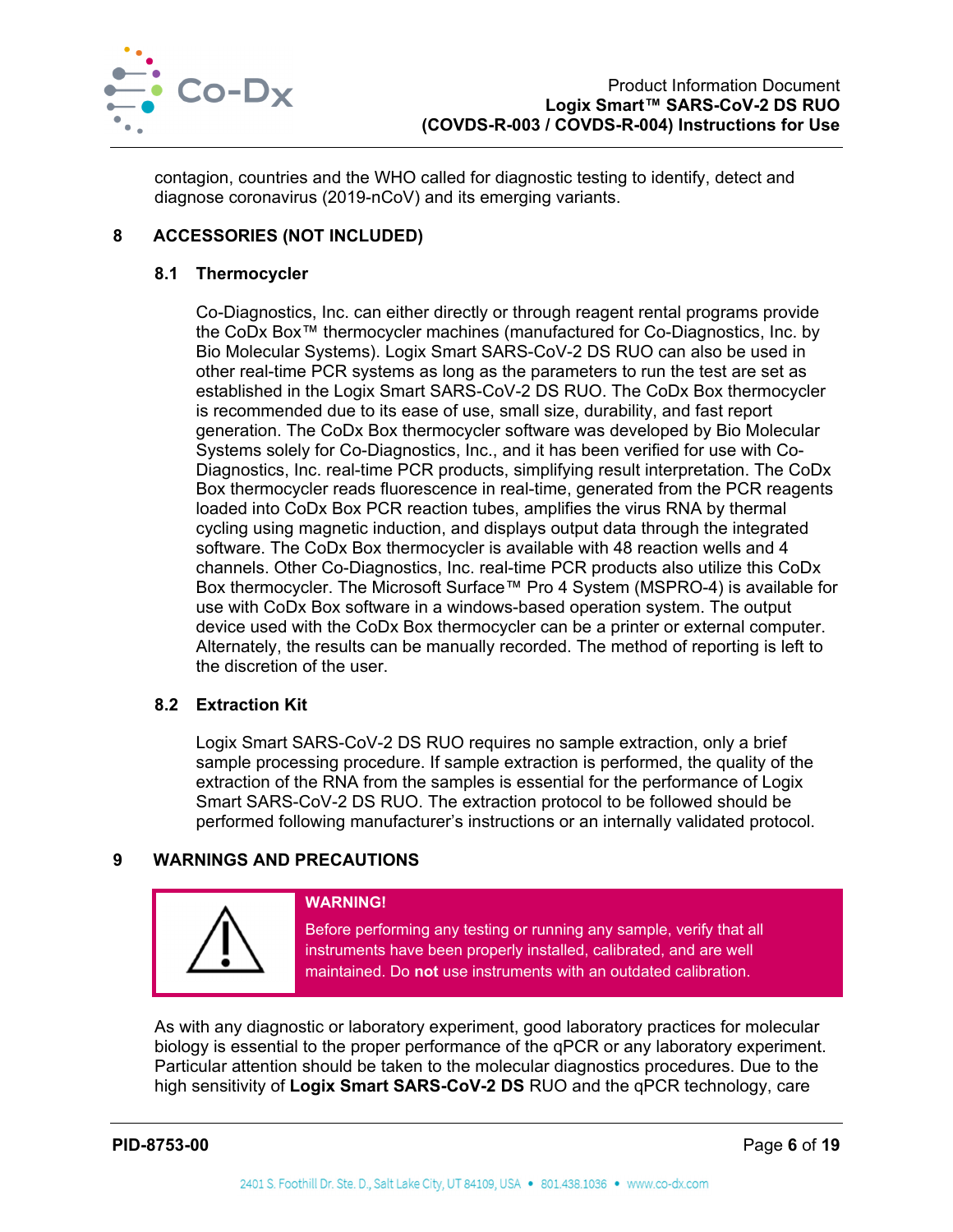

should be taken while handling samples and materials while performing the assay to keep reagents and amplification mixtures free of contamination. Users should do the following:

- $\triangleright$  Use sterile pipette tips with filters.
- $\triangleright$  Use standard precautions when handling any samples, as they may contain infectious agents.
- $\triangleright$  Store and process positive materials (specimens, positive controls, and amplicons) separately from other reagents.
- $\triangleright$  Always use nuclease-free water, provided with this RUO.
- Consult appropriate Safety Data Sheets (SDS) for safety. The SDS for the **Logix Smart SARS-CoV-2 DS** is provided with the shipment. If not provided with the shipment, the SDS can be retrieved from Co-Diagnostics website at the link: http://co-dx.com/products/diagnostic-solutions/
- $\triangleright$  To prevent contamination, it is required to use Good Laboratory Practices for Molecular Biology, which requires a unidirectional workflow and the separation of negative and positive materials.
- $\triangleright$  Always use the most recent version of this document as more information is added with future studies. This can be downloaded for free at http://codx.com/resources/instructions-for-use/

## **10 SAMPLE INFORMATION**

The sample selection, collection, storage, and handling play an essential part in the performance of nucleic acid assays. If the laboratory does not have internal procedures for selection, collection, storage, and handling of samples, this section provides some basic guidelines in case of need; however, laboratories should follow internal validation and procedures for sample selection, collection, transport, and storage, and any other handling procedure.

For more information, visit the CDC's and WHO's websites in the following addresses:

- CDC https://www.cdc.gov/coronavirus/2019-nCoV/lab/index.html
- WHO https://www.who.int/emergencies/diseases/novel-coronavirus-2019/technicalguidance/laboratory-guidance

#### **10.1 Sample Storage**

Store specimens at 2-8°C for up to 72 hours after collection. If a delay in testing or shipping is expected, store specimens at -70°C or below. Avoid repeated freezing and thawing of a specimen. If a specimen is kept for retesting, it should be aliquoted in different tubes to avoid freezing and thawing cycles. The temperature in the storage areas should be monitored and recorded regularly to identify potential fluctuations. Domestic refrigerators/ freezers with wide temperature fluctuations are not suitable for the storage of frozen specimens (CDC, 2020).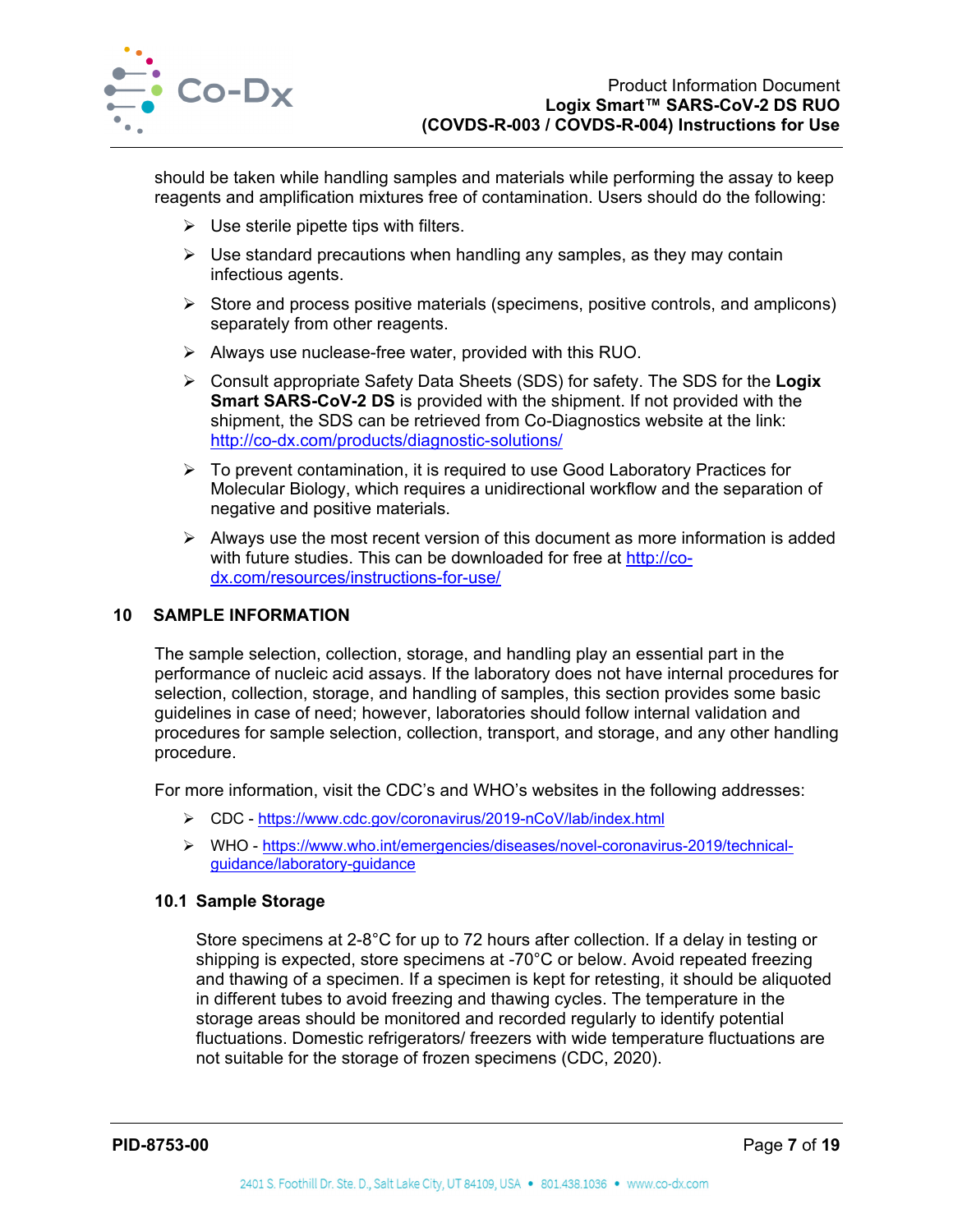

#### **10.2 Sample Handling**

Laboratory workers should wear appropriate personal protective equipment (PPE), which includes disposable gloves, laboratory coat/gown, and eye protection when handling potentially infectious specimens.

Samples suspected or confirmed to be infected with COVID-19 should be conducted under a certified Class II biosafety cabinet in a BSL-2 containment facility. More details are provided in the *Biosafety in Microbiological and Biomedical Laboratories (BMBL)* (CDC, 2009) or the *WHO Laboratory Biosafety Manual* (WHO, 2004).

When collecting samples, collect 2-3 mL of saliva into a sterile, leak-proof, screwcap container. No food or drink should be consumed within 30 minutes of sample collection.

For specific instructions on the handling of specimens associated with coronavirus disease 2019, see also the CDC's webpage for the *Interim Laboratory Biosafety Guidelines for Handling and Processing Specimens Associated with Coronavirus Disease 2019* (COVID-19) (CDC, 2020).

The **Logix Smart SARS-CoV-2 DS** RUO test requires no sample extraction, only a brief sample processing procedure. To process a sample, perform the following steps:

- 10.2.1 Vortex the saliva sample for 1 minute to help reduce the viscosity of the sample.
- 10.2.2 Add 2.5 µL of sample processing solution to a microcentrifuge tube, strip tube, or plate along with 50 µL of the vortexed saliva and cover.
- 10.2.3 Vortex for 1 minute, and briefly centrifuge.
- 10.2.4 Heat the sample at 95°C for 5 minutes in a heat block or thermocycler to lyse the cells, releasing the nucleic acids, and inactivating the proteinase K.
- 10.2.5 Allow samples to cool to room temperature before plating.

#### **11 PROCEDURE**

#### **11.1 Real Time RT-PCR Setup**

11.1.1 Set Up the Reagent

Perform the steps below to set up the reagent.

11.1.1.1 Clean all working surfaces with a fresh 10% bleach solution followed by a molecular-grade alcohol or another equivalent method of cleaning that disinfects and degrades nucleic acids.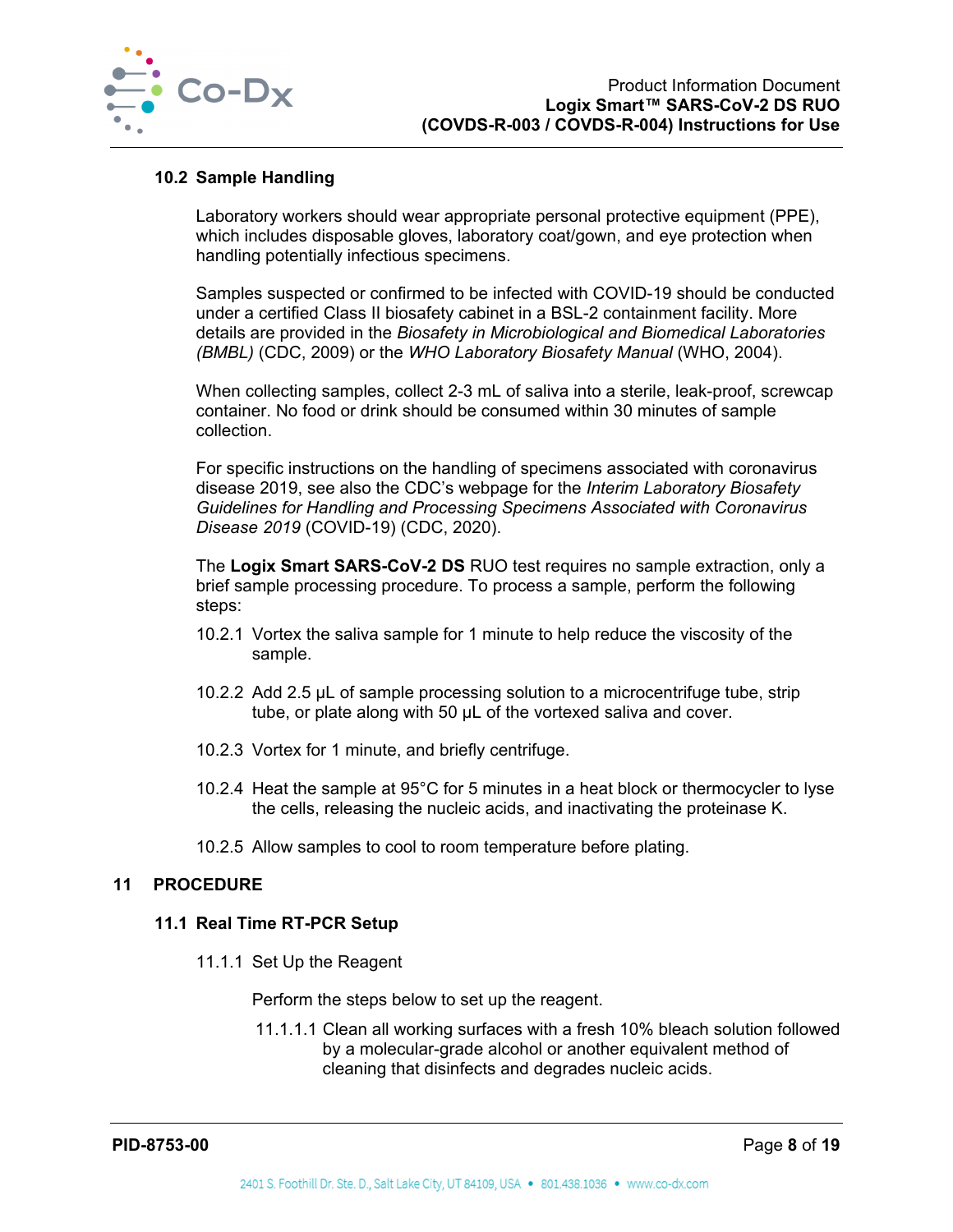

- 11.1.1.2 Thaw all reagents and samples on ice, or a cold block, before starting the setup.
- 11.1.1.3 Vortex all Logix Smart SARS-CoV-2 DS MM, PC, nuclease-free water (used as a no template control or NTC), and all sample tubes for 3 seconds.
- 11.1.1.4 Briefly spin the MM, PC, NTC down before using to ensure reagents are properly mixed and to ensure removal of any condensation or residue from the lids.
- 11.1.2 Set Up the Reaction

Perform the steps below to set up the reaction.

- 11.1.2.1 Collect enough reaction wells for each of the following:
	- $\triangleright$  One for each NTC,
	- $\triangleright$  One for each sample you want to test, and
	- $\triangleright$  One (or more) for each PC

**Note:** The example below shows the minimum number of wells needed for 5 samples.

> Positive control 1 NTC 1 Samples 5 **Total wells needed 7**

#### **Important:**

Pipette on ice, if possible.

Perform PC pipetting and sample setup in a separate area, or at a separate time, from the MM and NTC.

Change pipette tips between samples and change pipette tips after pipetting each component.

Pipet the PC last, if possible, to avoid contamination events.

- 11.1.2.2 Pipet 10 µL of MM into each well collected.
- 11.1.2.3 Pipet 10 µL of the sample or 10 µL of NTC control to the appropriate wells (in addition to the 10 µL of MM already in the well).

**Note:** Ensure to include at least one NTC control in each run and that enough space remains for at least one PC.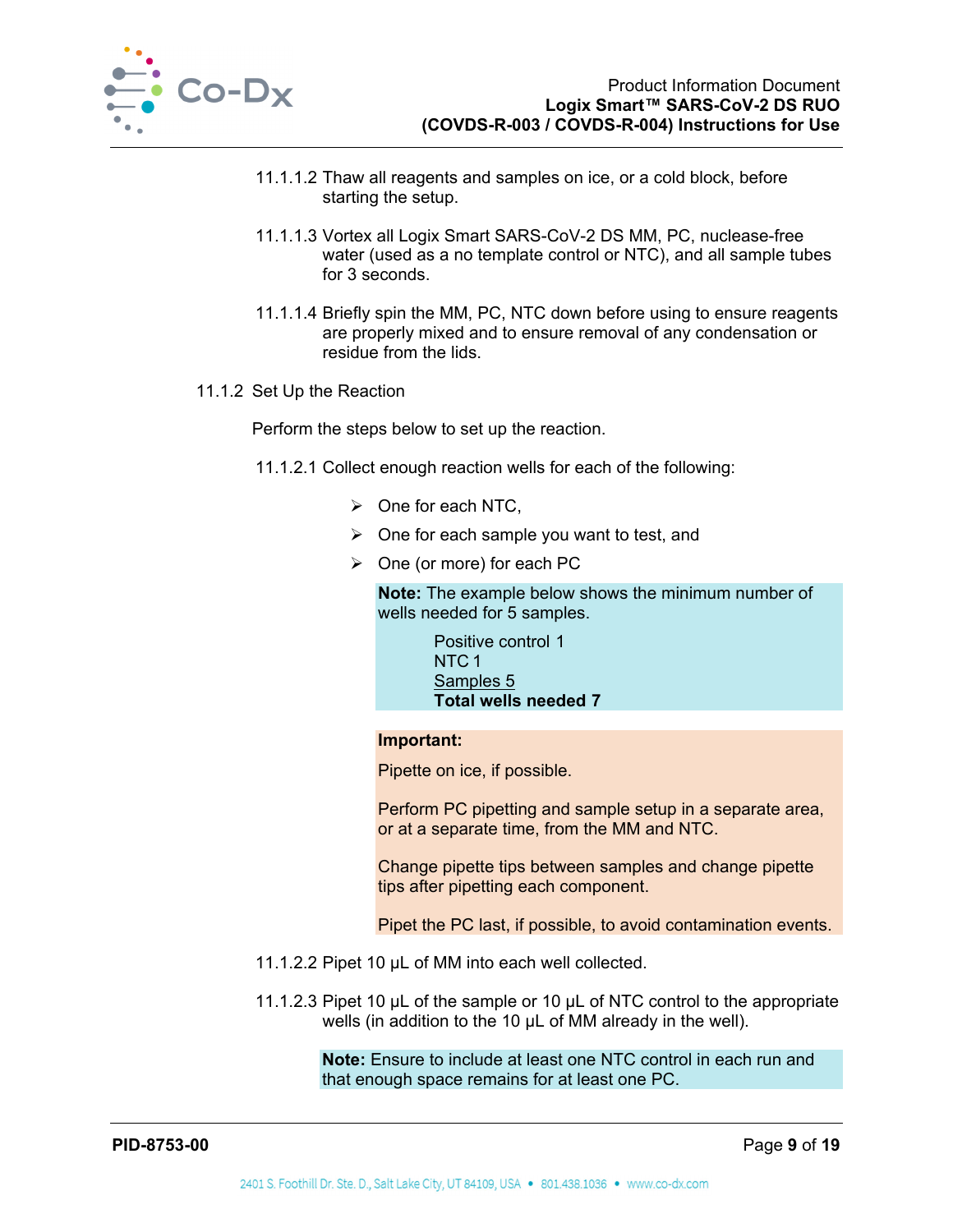

- 11.1.2.4 Pipet 10 µL of PC into the appropriate well.
- 11.1.2.5 Seal the reaction plate with an optical adhesive film or seal each reaction tube with its appropriate lid.
- 11.1.2.6 Place the plate or tubes into the real-time PCR instrument in the correct orientation and start the run.

#### **11.2 Thermocycler Setup**

In case of questions or assistance handling or using Logix Smart SARS-CoV-2 DS RUO, contact the Co-Diagnostics, Inc. Laboratory (USA) by calling +1 801-438-1036 ext. 3, or email Customer Support support@co-dx.com, or visit our website at www.co-dx.com/contact/.

11.2.1 qPCR Instrument Setup for the CoDx Box

When using the CoDx Box Cycler (CODX-BOX-001), contact customer support by email support@co-dx.com, or visit our website at www.codx.com/contact/ for download of the template file for a quick setup of the CoDx Box Cycler. The template file comes pre-programmed with the PCR instrument setup described in the section below.

When using other thermocycler than the CoDx Box (CODX-BOX-001), please, follow the instrument's manual of instructions to manually enter the PCR instrument setup parameters described below.

11.2.2 qPCR Instrument Setup

11.2.2.1 Define the settings as displayed in Table 5.

#### **Table 5**

*qPCR Instrument Setup* 

| <b>Item</b>            | <b>Setting</b> |
|------------------------|----------------|
| <b>Reaction Volume</b> | $20 \mu L$     |
| Ramp Rate              | Default        |
| Passive Reference      | None           |

11.2.2.2 Program PCR instrument with the cycling conditions displayed in Table 6.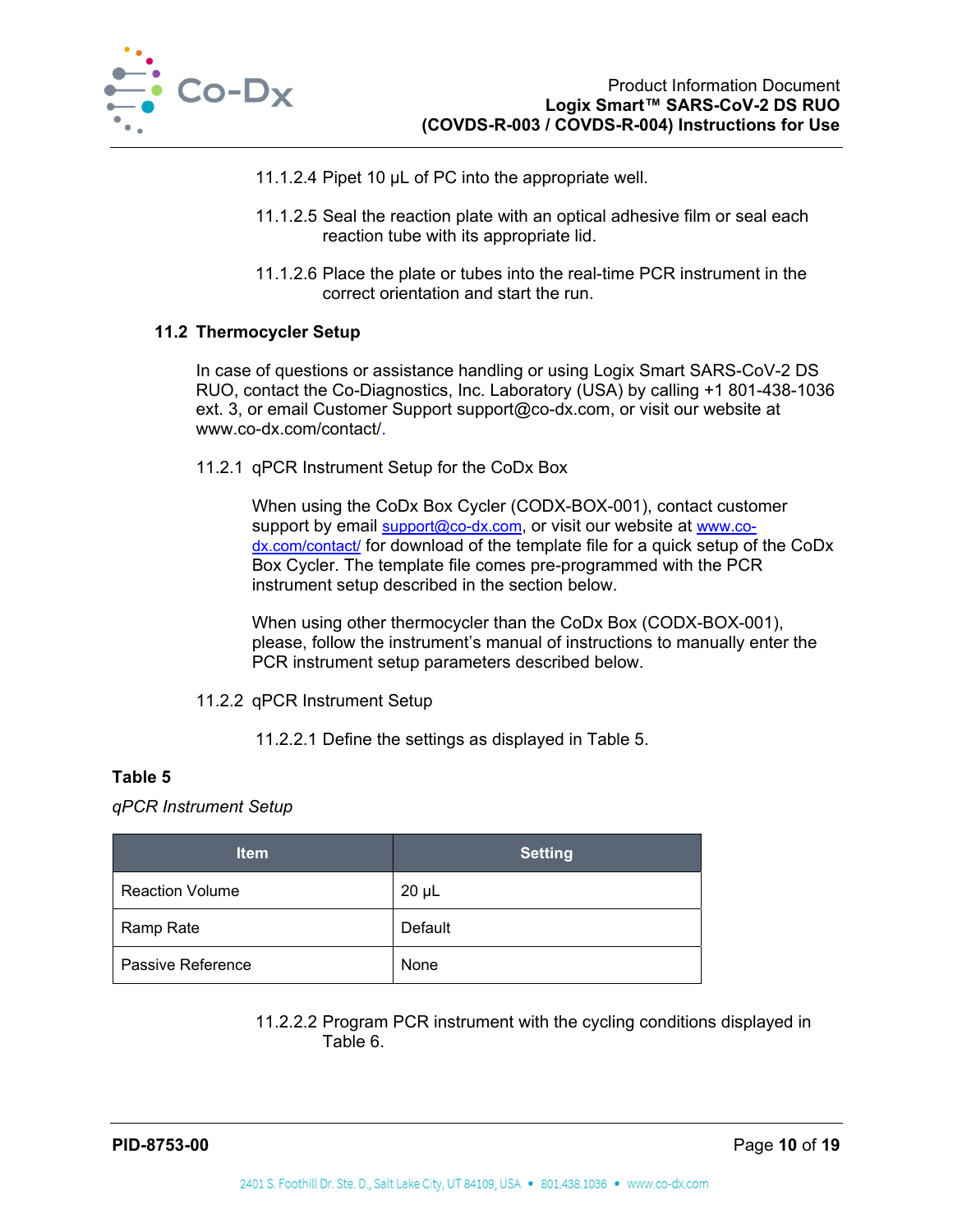

## **Table 6**

*Program for PCR Instrument with Cycling Conditions* 

| <b>Stage</b>                 | <b>Cycles</b> | <b>Temperature</b> | <b>Time</b> |
|------------------------------|---------------|--------------------|-------------|
| <b>Reverse Transcription</b> |               | $45^{\circ}$ C     | 15 minutes  |
| <b>Initial Denature</b>      |               | $95^{\circ}$ C     | 2 minutes   |
|                              |               | $95^{\circ}$ C     | 3 seconds   |
| <b>Amplification</b>         | 45            | $55^{\circ}$ C     | 32 seconds  |

11.2.2.3 Define the fluorescence detectors (dyes) as displayed in Table 7.

### **Table 7**

*Fluorescence Detectors (Dyes)* 

| Tarqet                                    | <b>Detector Name</b> | <b>Reporter</b>    | Quencher             |
|-------------------------------------------|----------------------|--------------------|----------------------|
| <b>SARS-CoV-2</b><br>(RdRp & E gene)      | SARS-CoV-2           | <b>FAM™</b>        | BHQ <sup>®</sup> - 1 |
| <b>Human RNaseP specific</b><br>DNA (IPC) | <b>RNaseP</b>        | CAL Flour® Red 610 | $BHQ@ - 2$           |

When the run is finished, ensure that the run file is saved.

## **12 DATA ANALYSIS**

The performance of this test was established based on the evaluation of a limited number of clinical specimens. Clinical performance has not been established with all circulating variants but is anticipated to be reflective of the prevalent variants in circulation at the time and location of the clinical evaluation. Performance at the time of testing may vary depending on the variants circulating, including newly emerging strains of SARS-CoV-2 and their prevalence, which change over time.

Verification and validation studies performed for **Logix Smart™ SARS-CoV-2 DS** (Catalog number COVDS-R-003 / COVDS-R-004) were conducted following Good Laboratory Practices for Molecular Biology assays (Viana & Wallis, 2011). If these conditions are not met, the performance will show higher variability due to user errors while experimenting.

All test controls should be examined prior to interpretation of sample results. If the controls are not valid, the sample results cannot be interpreted.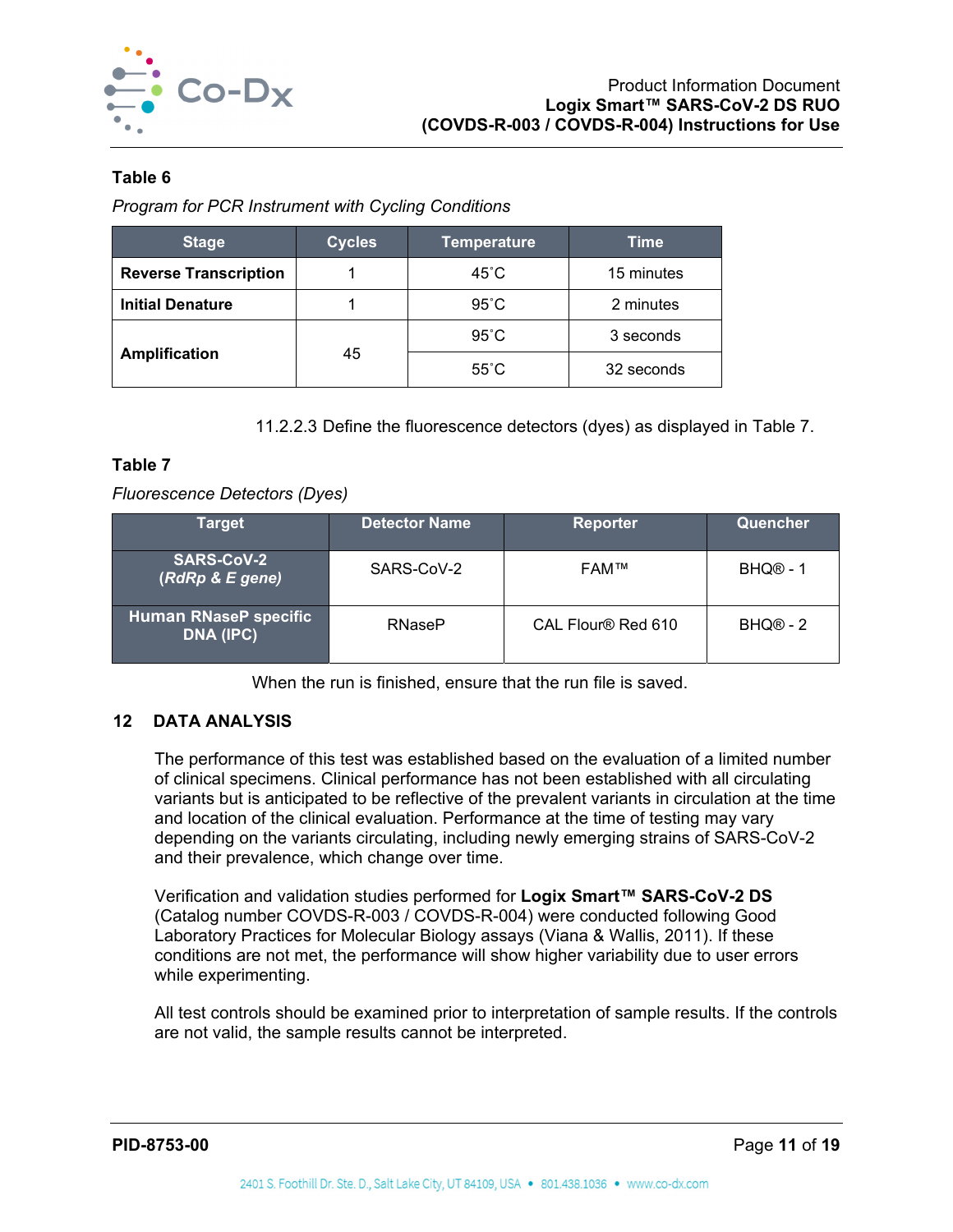

Note the following regarding the validity of the test runs:

- $\triangleright$  All test controls should be examined prior to interpretation of sample results. If the controls are not valid, the sample results cannot be interpreted.
- $\triangleright$  After the run completes, the results can be interpreted by evaluating the Ct (Cq) values. The process for evaluating results are as follows:
	- o Verify that the positive control (PC) showed amplification for SARS-CoV-2, and RNaseP in the appropriate channels. There should be amplification in every channel for the PC before cycle 40.
	- $\circ$  Verify that the no template control (NTC) does not show amplification of SARS-CoV-2, and RNaseP in the appropriate channel. There should be NO amplification in any of the channels before cycle 40.
	- o Verify that the internal positive control (IPC) for RNaseP shows amplification in the appropriate channel. Every sample should show a positive result for RNaseP (IPC) before cycle 40.

Ensure the control conditions displayed in Table 8 are met.

## **Table 8**

*Required Control Conditions* 

| <b>Control Type</b>                  | <b>Control Name</b>   | <b>Purpose of</b><br><b>Control</b>                   | SARS-CoV-2<br><b>FAM channel</b> | <b>Internal</b><br><b>Positive</b><br><b>Control</b><br>(RNaseP)<br><b>CF610</b><br>channel |
|--------------------------------------|-----------------------|-------------------------------------------------------|----------------------------------|---------------------------------------------------------------------------------------------|
| <b>SARS-CoV-2 DS</b>                 | SARS-CoV-2 (FAM™)     | Verifies the<br>performance of the                    |                                  |                                                                                             |
| <b>Positive Control</b>              | RNaseP (IPC) (CF®610) | master mix                                            |                                  |                                                                                             |
| <b>No Template</b><br><b>Control</b> | Master Mix +<br>Water | Verifies the<br>reagents are free<br>of contamination |                                  | $\blacksquare$                                                                              |

If controls pass, interpret the sample results.

If the controls are not valid, the sample results cannot be interpreted. A new plate with the same layout should be rerun and the controls should be re-evaluated. If it fails again, the SARS-CoV-2 DS RUO Test should be quarantined in an appropriate location and a new package should be opened and tested. This should be done after internal investigation for potential deviations.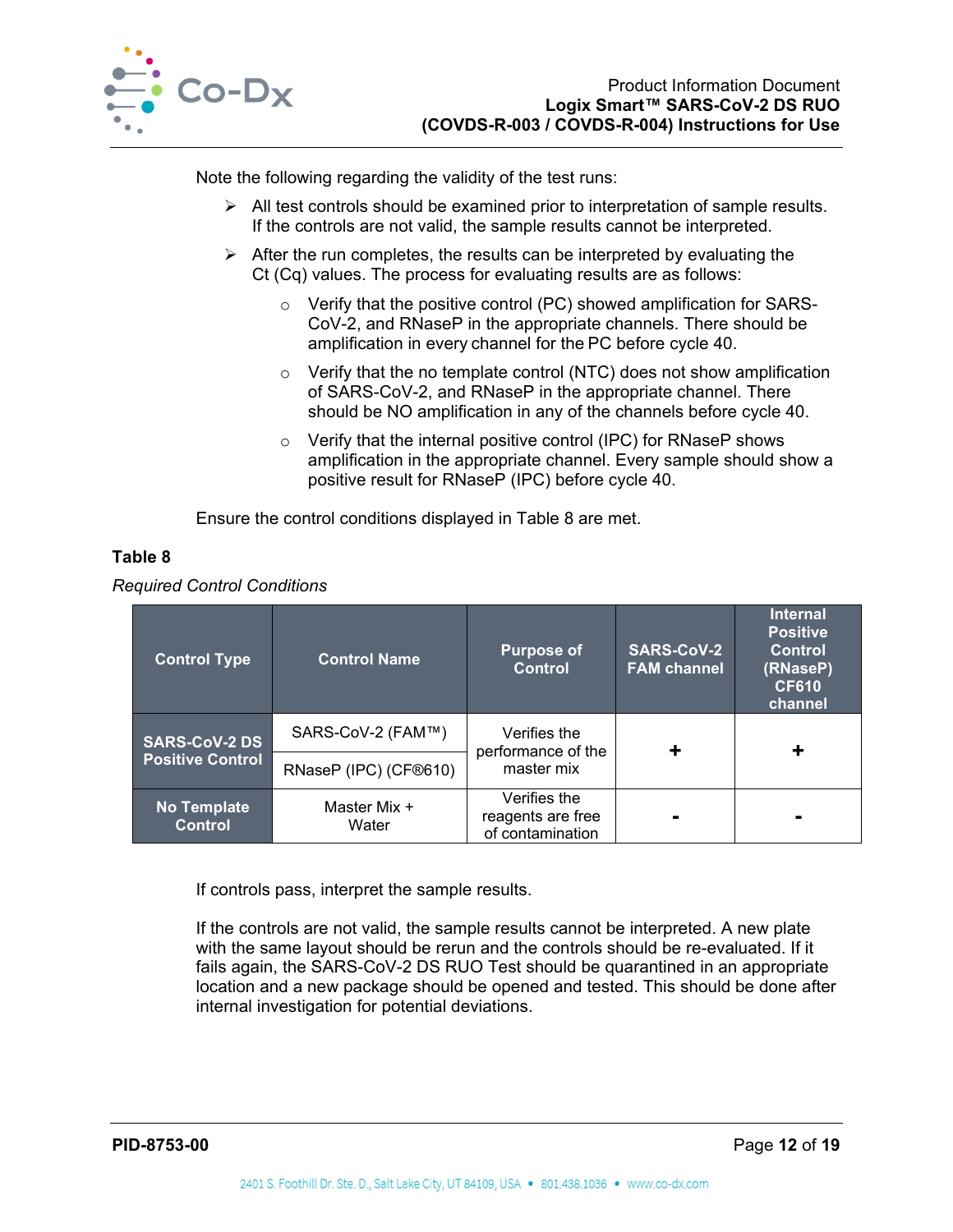

#### **12.1 Interpretation of Results**

The analysis parameters on the CoDx Box or Mic qPCR Cycler should be set to the following, but after every run, the settings for the green channel (monitoring for SARS-CoV-2), and the orange channel (monitoring for RNaseP [IPC]), should be verified to match the following:

- Check the box to **Auto Set Threshold**.
- "Method" should be set to **Dynamic**.
- "Threshold Level" should be set to **0.100**.
- "Threshold Start" should be set to **1.00**.
- $\triangleright$  "Ignore Cycles Before" should be set to 5.
- "Exclusion" should be set to **Extensive**.
- "Fluorescence Cutoff Level" should be set to **5.0%.**
- "Initial Y-Axis Scale" should be set to **Linear**.
- $\triangleright$  "Auto Generate Analysis" should be checked.

For other thermocyclers, follow the manufacturer's instructions for setting an appropriate threshold.

Once the controls have passed, the unknown samples can be interpreted based on three possible outcomes:

- $\triangleright$  Positive
- $\triangleright$  Negative
- $\triangleright$  Invalid

A **Positive** result will show an amplification curve or cycle threshold value for SARS-CoV-2 at or below 40 cycles. Amplification curves greater than 40 cycles for SARS-CoV-2 are in the uncertainty zone. The presence of a curve, with a Cq at or below 40 cycles, for a sample for the SARS-CoV-2, indicates a positive result. The amplification of the RNaseP (IPC) shows that the sample processing was successful.

A **Negative** result will show no amplification for SARS-CoV-2; occasionally amplification greater than 40 cycles may occur in SARS-CoV-2 or RNaseP channels. Any amplification curves greater than 40 cycles are in the uncertainty zone and possibly below the limit of detection. New run of the same sample or run of another sample from the same source in the same or following days should be considered. The absence of a curve for SARS-CoV-2 indicates a negative result ONLY when the RNaseP (IPC) marker is positive.

An **Invalid** result refers to situations when any of the controls fail. See the Troubleshooting section for more information.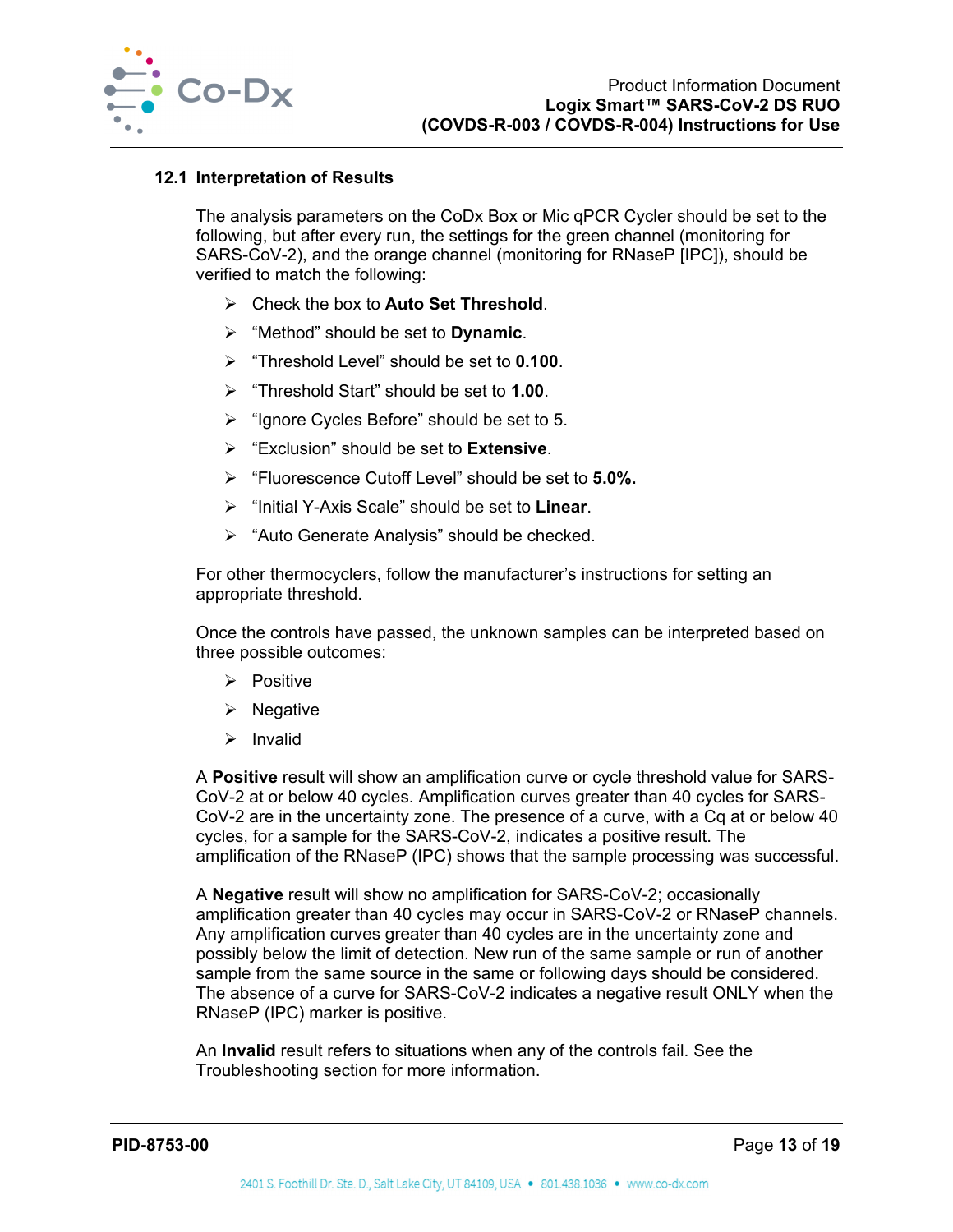

Translate the interpretation of results with Ct values to Table 9.

#### **Table 9**

*Interpretation of Results for SARS-COV-2 with Logix Smart™ SARS-CoV-2 DS (COVDS-R-003 / COVDS-R-004)* 

|                    | <b>Sample Result</b>         |                                 | Logix Smart™<br><b>SARS-CoV-2 DS</b><br><b>Positive Control</b> | <b>No Template Control</b><br>(NTC)<br>(Master Mix + Water) | Interpretation of<br><b>Results</b>              |
|--------------------|------------------------------|---------------------------------|-----------------------------------------------------------------|-------------------------------------------------------------|--------------------------------------------------|
|                    | <b>SARS-CoV-2</b><br>(FAM™)  | <b>RNaseP (IPC)</b><br>(CF@610) |                                                                 |                                                             |                                                  |
|                    | ٠                            | ٠                               | ٠                                                               |                                                             | <b>SARS-CoV-2 RNA</b><br><b>Detected</b>         |
| Instrument Reading |                              | ٠                               | ٠                                                               |                                                             | <b>SARS-CoV-2 RNA</b><br><b>Not Detected</b>     |
|                    | <b>Any Result</b><br>$(+/-)$ |                                 | ٠                                                               |                                                             | <b>INVALID:</b><br><b>See</b><br>Troubleshooting |
|                    | <b>Any Result</b><br>$(+/-)$ | ٠                               |                                                                 |                                                             | <b>INVALID:</b><br><b>See</b><br>Troubleshooting |
|                    | <b>Any Result</b><br>$(+/-)$ | ٠                               | ٠                                                               | ٠                                                           | <b>INVALID:</b><br><b>See</b><br>Troubleshooting |

Amplification before 40 cycles is considered a positive analyte reading (+). Amplification after 40 cycles is considered a negative analyte reading (-).

## **13 TROUBLESHOOTING**

Co-Diagnostics Inc. values customer feedback and wants to be informed of any issues with the **Logix Smart™ SARS-CoV-2 DS** RUO test even if the recommended step for troubleshooting solves an issue. To give feedback please email Customer Support Team at support@co-dx.com.

Real-time shelf life and in-use stability studies are currently under testing. For this reason, the expiration date of this product has been established as 12 months.

Always use the most recent version of this document. For updates consult our website at co-dx.com/resources/instructions-for-use/.

In case of questions handling or using this product, please contact Co-Diagnostics Inc. Customer Support by calling (USA) +1 801-438-1036, ext. 02, or email support@codx.com.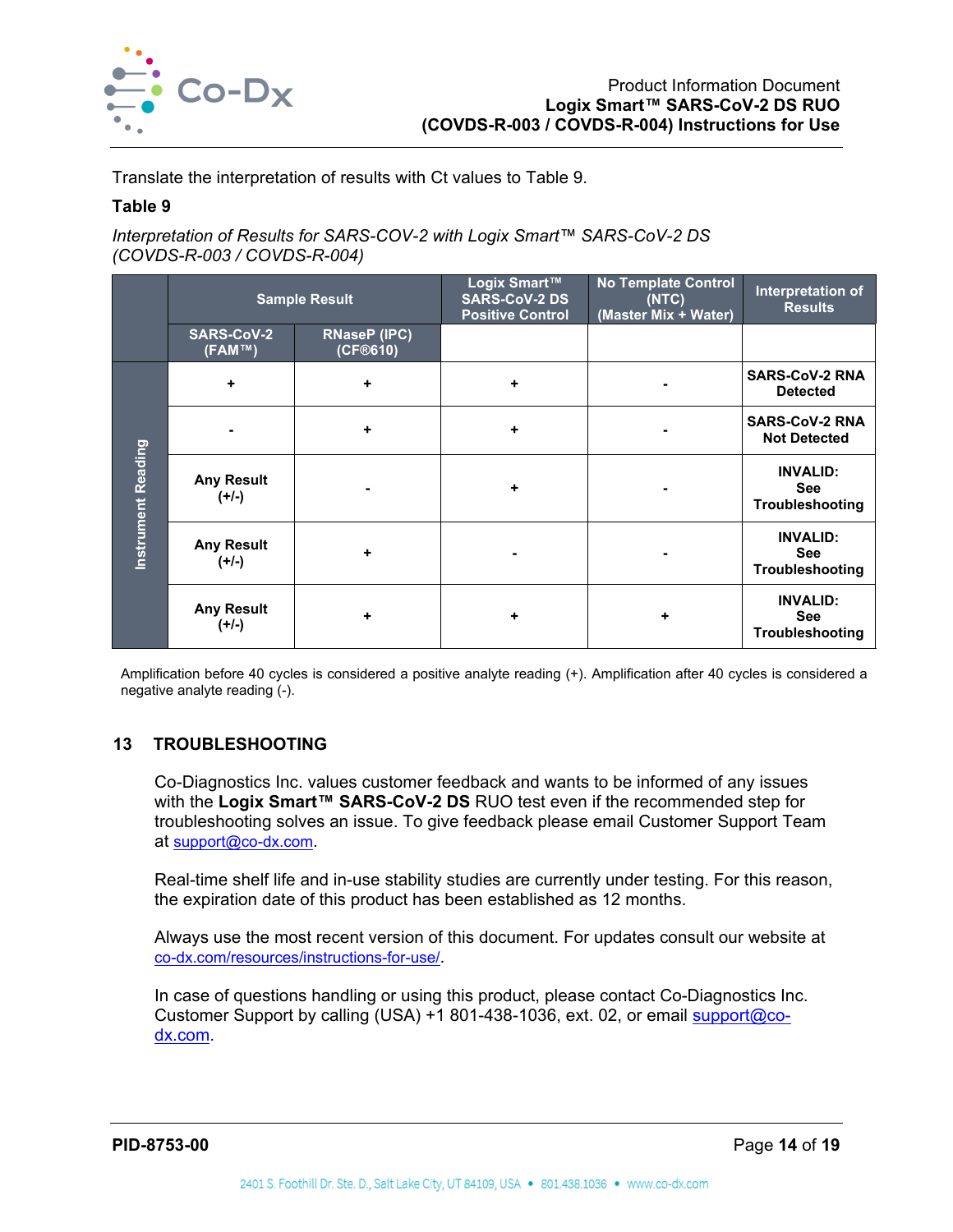

Co-Diagnostics, Inc. (CoDx) products' information can be found at https://codx.com/products/diagnostic-solutions/.

## **13.1 Stability**

Real-time, accelerated shelf-life, and in-use stability studies are currently under testing. Currently, the expiration date of this product has been established as 12 months.

Always use the most recent version of this document for updates as more stability information will be added when studies are completed.

#### **13.2 User Errors**

Polymerase Chain Reaction (PCR) Assay is a technique that uses temperature cycling, and a DNA polymerase to amplify a single or a few copies of a segment of DNA or RNA. Good Laboratory Practices for Molecular Biology Diagnostics (Viana & Wallis, 2011) are necessary for the use of this product. This product is not intended to be used by untrained personnel.

The user needs to have some molecular biology experience and needs to be familiar with the proper pipetting technique to prevent errors, such as splashes, crossover contamination, and errors on volume selection. Pipette tips must be replaced after every pipetting. Gloves must be replaced often. Equipment must have up-to-date calibration for the pipettes and thermocyclers, when applicable.

A 90-minute online training for Good Laboratory Practices for Molecular Genetics Testing (CDC, 2017) is available at the CDC website at the following link https://www.cdc.gov/labtraining/training-courses/good-lab-practices-molecular-geneticstesting.html

#### **13.3 Invalid Results**

13.3.1 Logix Smart™ SARS-CoV-2 DS Positive Control not amplifying.

No amplification from the PC could be the result of one or multiple factors, such as the following:

- $\triangleright$  Pipetting errors (pipetting control into the wrong well, missing a well, pipetting inadequate amount of reagent)
- $\triangleright$  Incorrect placement of plates or tubes into real-time PCR instrument
- **Logix Smart™SARS-CoV-2 DS Master Mix** or **Logix Smart™ SARS-CoV-2 DS Positive Control** degradation (a result of reagents being at temperatures above -16°C for an extended period)
- $\triangleright$  Use of expired reagents
- $\triangleright$  Wrong reagents being used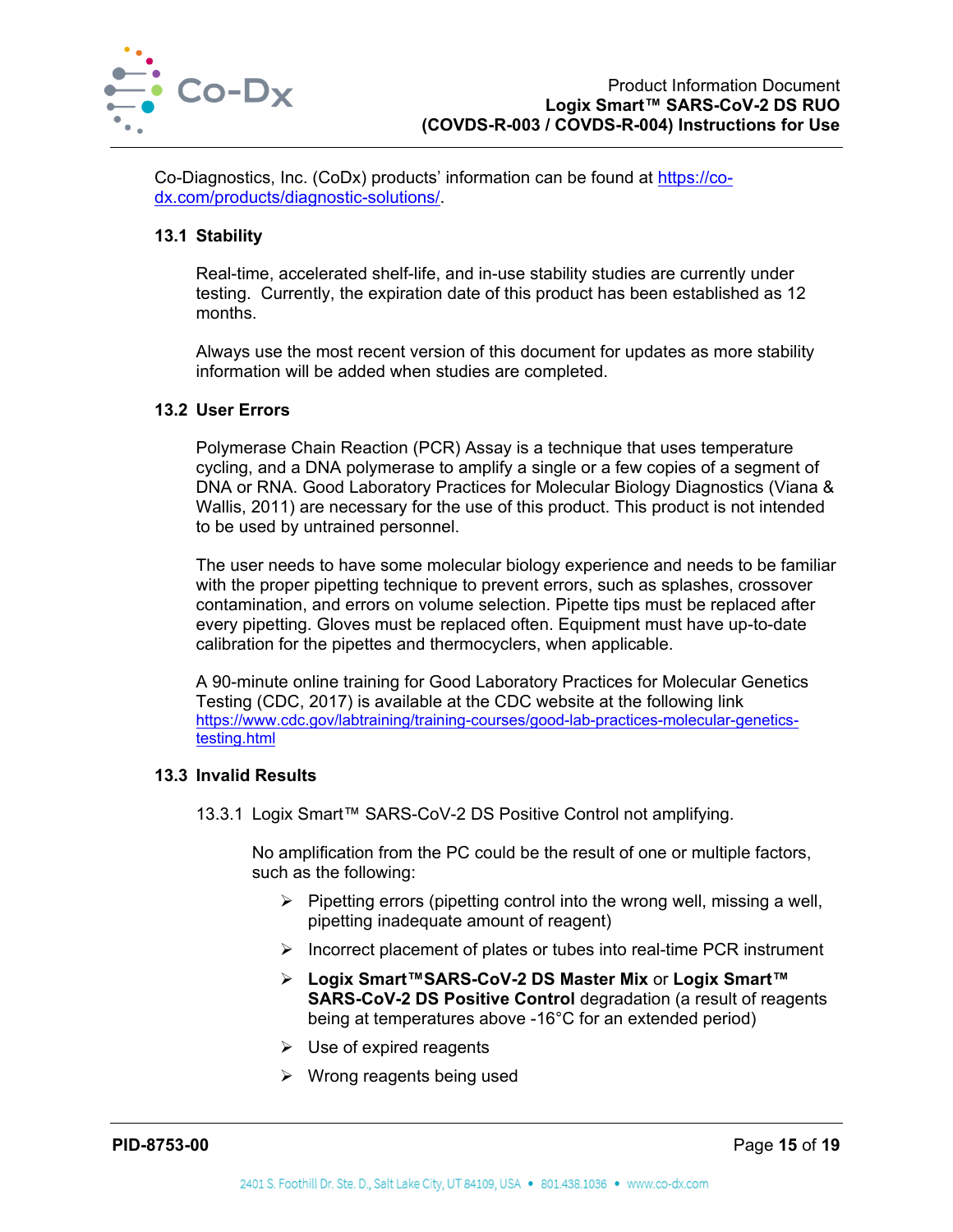

Without further evidence, the run should be considered invalid, and the user should re-test by re-amplification. If the positive control fails again, then an investigation should be conducted to identify possible causes for error and depending on the investigation results and risks identified in the process, the original samples may need to be treated and tested again. If failure of the positive control happens a third time after re-treating and re-amplification, open a new **Logix Smart™ SARS-CoV-2 DS Positive Control** or **Master Mix**, and retest.

13.3.2 RNaseP (IPC) not amplifying in samples.

No amplification from the RNaseP channel could be the result of one or multiple factors, such as the following:

- $\triangleright$  Not enough nuclear material was in the original sample.
- $\triangleright$  PCR inhibitors
- $\triangleright$  The sample preparation was performed incorrectly.

If the internal positive control (IPC) shows no amplification, re-testing should be performed. If the IPC fails again, then samples should be re-processed by diluting the saliva sample 1:2 with 10% TE Buffer and re-run on the thermocycler. If it fails a third time an investigation should be conducted to identify possible causes for error.

If IPC (CF610 channel) shows a negative result while SARS-CoV-2 (FAM) channel shows positive result an internal investigation should be initiated.

**Note:** Positive amplification in the SARS-CoV-2 channel may indicate a positive result despite the lack of concurrent amplification in the IPC channel. The IPC amplification is dependent on the presence of human genomic DNA (gDNA) in the heat-treated sample, the amount of which is governed by the quality of the original sample and the sample treatment performed.

In the investigation the two possible scenarios should be evaluated:

- $\triangleright$  The positive result for SARS-CoV-2 (FAM) channel is a true positive while the IPC is negative due to the lack of human RNaseP gene in the sample (absence of human cells in the sample).
- $\triangleright$  The amplification of SARS-CoV-2 (FAM) channel is a false positive result while the IPC (CF610 channel) is negative due to testing/human errors potentially caused by mix-ups during plating and pipetting, refraction anomalies in the solution or any other cause for false positives.

Failure of any of the controls may indicate that the sample heat-treatment or sample collection have failed.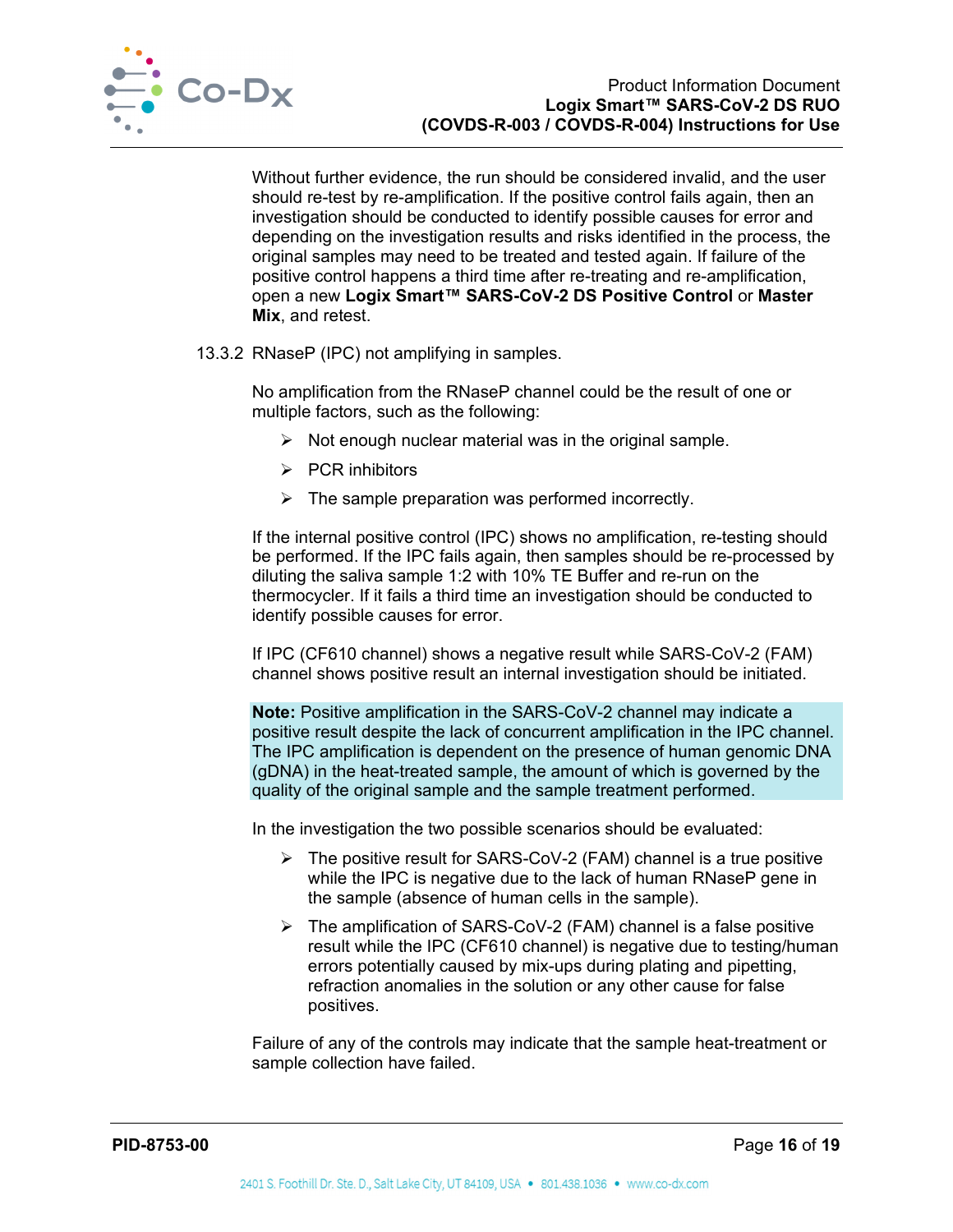

If the IPC persists to be negative with negative SARS-CoV-2 channel the result should be reported as INVALID with a NEW SAMPLE COLLECTION NEEDED request.

#### 13.3.3 No Template Control Showing Amplification

Amplification of SARS-CoV-2 in the No Template Control indicates contamination of one or more of the reagents, incorrect placement of plate or tube into the real-time PCR instrument, or pipetting errors.

The results should be interpreted as invalid and re-testing by re-amplification should be performed. If the NTC fails again, then an investigation should be conducted to identify possible causes for error and depending on the investigation results and risks identified in the process, the original samples may need to be processed and tested again. If failure of the NTC, after retreating and re-amplification, happens a third time, open a new nuclease-free water and retest.

If the cause for an error is unclear, contact Co-Diagnostics Inc. Customer Support by calling (USA) +1 801-438-1036 ext. 2 or by email at support@codx.com.

#### **14 REFERENCES**

- CDC. (2009). *Biosafety in Microbiological and Biomedical Laboratories (BMBL) 5th Edition.* Retrieved from CDC Laboratories: https://www.cdc.gov/labs/BMBL.html
- CDC. (2017, Oct 27). *CDC Laboratory Training: Good Laboratory Practices for Molecular Genetics Testing*. Retrieved Mar 5, 2019, from Centers for Disease Control and Prevention: https://www.cdc.gov/labtraining/training-courses/good-lab-practices-molecular-geneticstesting.html
- CDC. (2020, Feb 16). *Interim Laboratory Biosafety Guidelines for Handling and Processing Specimens Associated with Coronavirus Disease 2019 (COVID-19).* Retrieved September 15, 2018, from World Health Organization: https://www.cdc.gov/coronavirus/2019 ncov/lab/lab-biosafety-

guidelines.html?CDC\_AA\_refVal=https%3A%2F%2Fwww.cdc.gov%2Fcoronavirus%2F201 9-ncov%2Flab-biosafety-guidelines.html

- CDC. (2021, Jun 15). *COVID-19: SARS-CoV-2 Variant Classifications and definitions > Variant of Concern*. Retrieved Jun 19, 2021, from Centers for Disease Control and Prevention: https://www.cdc.gov/coronavirus/2019-ncov/variants/variant-info.html
- ECDC. (2021, Jun 18). *SARS-CoV-2 Variants of Concern as of 18 Jun 2021 > Variants of Concern*. Retrieved Jun 19, 2021, from European Centre for Disease Prevention and Control: https://www.ecdc.europa.eu/en/covid-19/variants-concern
- GOV.UK. (2021, May 19). *Coronavirus (COVID-19): Rules, guidance and support > Variants of concern or under investigation: data up to 19 May 2021*. Retrieved Jun 19, 2021, from GOV.UK: https://www.gov.uk/government/publications/covid-19-variants-genomicallyconfirmed-case-numbers/variants-distribution-of-cases-data#variants-of-concern-or-underinvestigation-data-up-to-19-may-2021
- Mitchell, S. L., St. George, K., Rhoads, D. D., Butler-Wu, S. M., Dharmarha, V., McNult, P., . . . B., M. (2020). Understanding, Verifying, and Implementing Emergency Use Authorization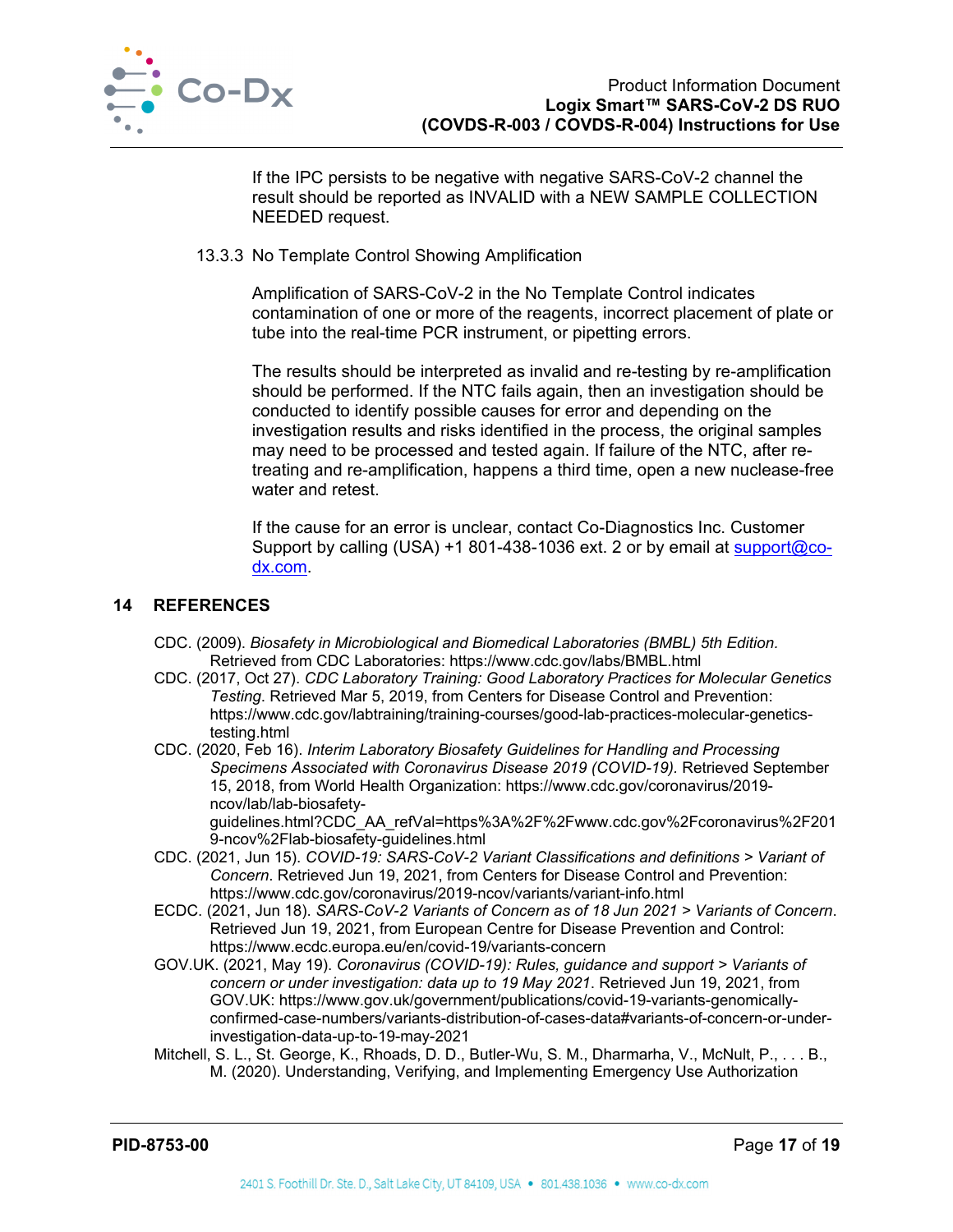

Molecular Diagnostics for the Detection of SARS-CoV-2 RNA. *Journal of Clinical Microbiology, 58*(8), 1-8.

- Poritz, M., & Ririe, K. (2014, Mar). Getting things backwards to prevent primer dimers. *Journal of Molecular Diagnosis*, 159-62. doi:10.1016/j.jmoldx.2014.01.001
- Satterfield, B. (2014, Mar). Cooperative primers: 2.5 million-fold improvement in the reduction of nonspecific amplification. *Journal of Molecular Diagnosis*, 163-73. doi:10.1016/j.jmoldx.2013.10.004
- Viana, R. V., & Wallis, C. L. (2011). Good Clinical Laboratory Practices (GLCP) for Molecular Based Tests Used in Diagnostic Laboratories. In D. I. Akyar, *Wide Spectra of Quality Control* (pp. 29-52). InTech. Retrieved from http://www.intechopen.com/books/widespectra-of-quality-control/goodclinical-laboratory-practice-gclp-for-molecular-based-testsused-in-diagnostic-laboratories
- WHO. (2004). *Laboratory Biosafety Manual.* Retrieved from Emergencies preparedness, response: https://www.who.int/csr/resources/publications/biosafety/WHO\_CDS\_CSR\_LYO\_2004\_11/ en/
- WHO. (2021, Jun 15). *Tracking SARS-CoV-2 Variants*. Retrieved Jun 19, 2021, from World Health Organization: https://www.who.int/en/activities/tracking-SARS-CoV-2-variants/